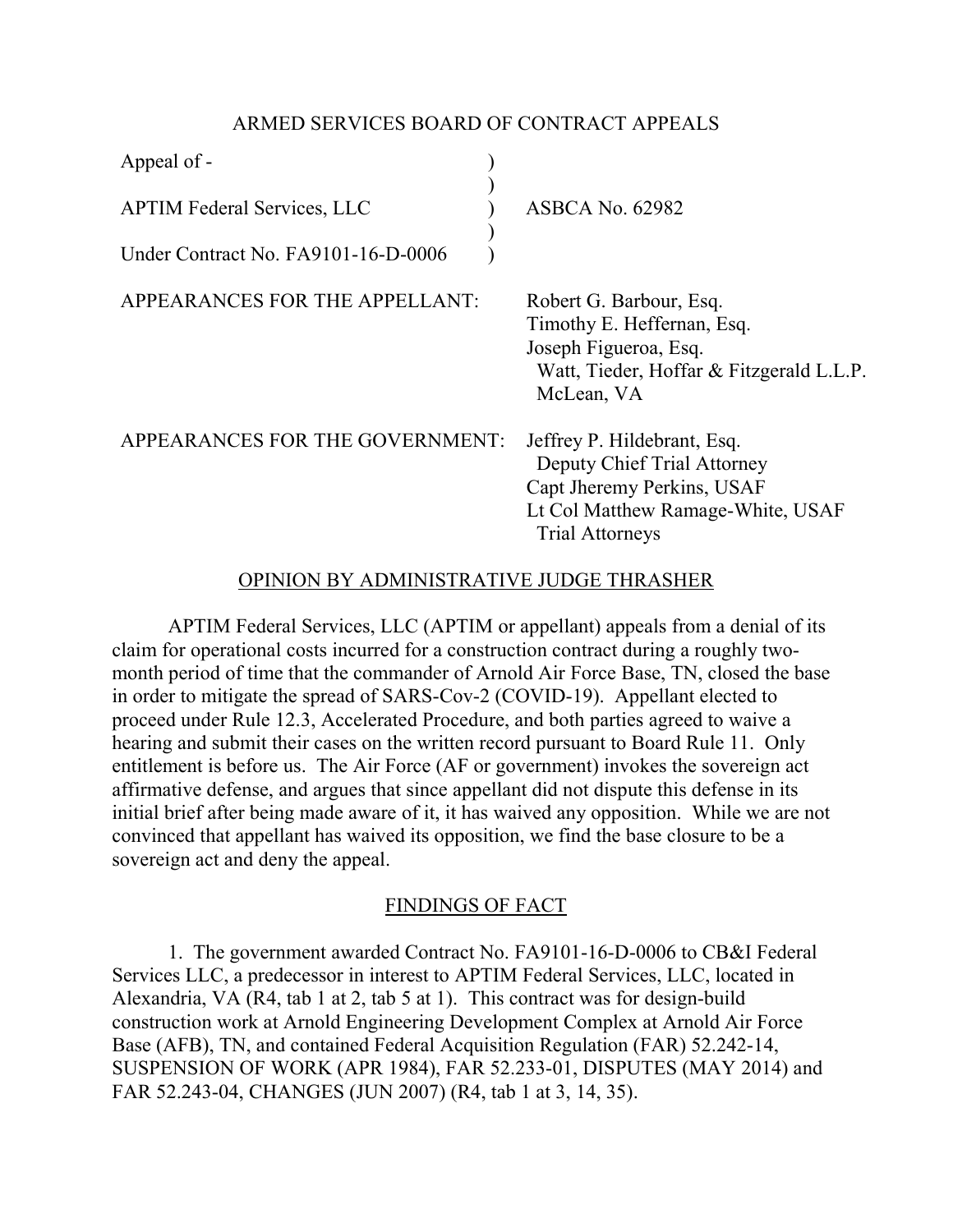2. On July 15, 2019, the AF issued Task Order 96 for design-build work "for mounting the future AEDC High Pressure Air Bottle Farm" with a period of performance of "180-Calendar Days from issuance of Notice to Proceed" (R4, tab 7 at 1-2). This period of performance was extended through two bilateral modifications to June 25, 2020 (R4, tabs 9-10).

3. Due to the COVID-19 global pandemic, the base's Commander issued a memorandum on April 3, 2020, closing Arnold AFB to all non-operationally urgent personnel until further notice, effective April 6, 2020 (R4, tab 11 at 2). Appellant was not deemed operationally urgent, and thus was unable to access the base during this period (R4, tab 16). This restriction lasted until the Commander issued a second memorandum on June 3, 2020, which rescinded the previous memorandum as of June 15, 2020, while establishing other mitigation measures that allowed APTIM to enter the base and resume its work (R4, tab 22).

4. APTIM submitted a certified claim on June 23, 2020, for \$99,076 for administrative costs it incurred during the roughly two months during which it was not able to access the job site, as well as a day-for-day extension, totaling 59 days (R4, tab 23). The government responded the following day, requesting more documentation justifying the cost, and stated "please be aware that the Sovereign Acts Doctrine establishes that actions taken by the United States in its sovereign capacity shield it from contractual liability for those acts" and that it "intends to invoke the Sovereign Acts defense with regard to any expenses related to actions taken in response to the COVID-19 pandemic" (R4, tab 24). However, the AF expressed willingness to extend the period of performance, which it ultimately did, to November 30, 2020 (*id*., R4, tab 28 at 3).

5. Appellant provided supplemental information to substantiate its claim on May 5, 2021, reducing the amount requested to \$96,033.87 (R4, tab 29). The government then issued a contracting officer's final decision, denying the monetary portion of the claim on June 24, 2021, recognizing that this was a firm-fixed price contract which "places upon the contractor maximum risk and full responsibility for all costs and resulting profit or loss" (R4, tab 31 at 2) (emphasis omitted).

6. APTIM timely appealed the decision to the Board on July 16, 2021. APTIM's complaint largely reiterated the points it had made in its claim. In its answer, the AF asserted in its affirmative defenses section that any damages "were incurred as a result of [appellant's] adherence to mandates issued as sovereign acts implemented to protect the health and safety of the general public in the wake of the COVID-19 pandemic. Respondent's directions to its contractors were incidental to that public and sovereign act" (answer at 8).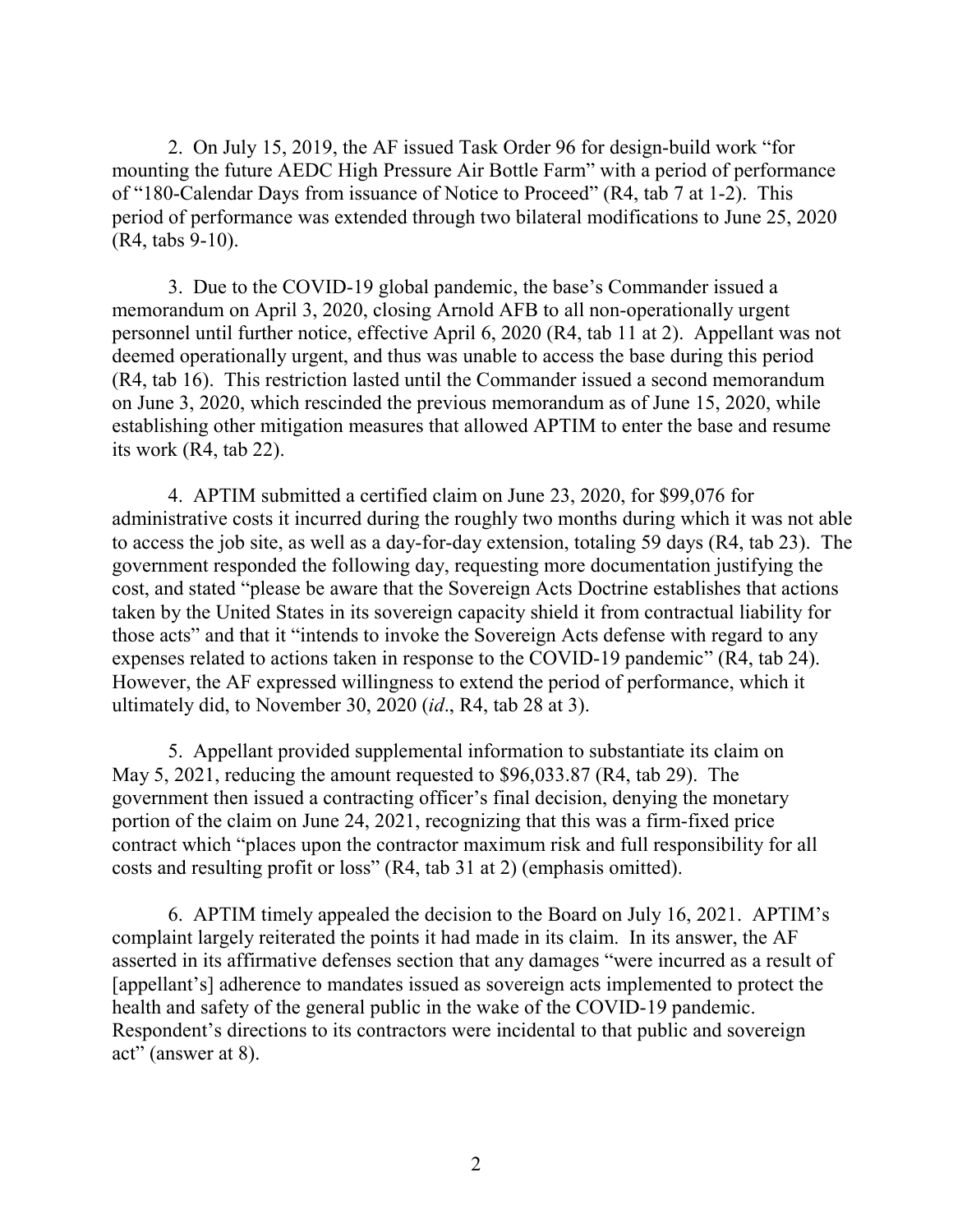#### DECISION

### *The Parties' Contentions*

The government's initial brief focuses primarily on the sovereign acts affirmative defense, stating that the "restriction on access to Arnold AFB was a sovereign act" (gov't br. at 8). It looks to the two-part test from *United States v. Winstar Corp.*, 518 U.S. 839, 904 (1996), specifically that 1) the act be genuinely public and general, with only incidental impact to the contract, and 2) that this act rendered governmental performance impossible. The government argues that the April 3, 2020 base closure was done "in a manner which was public, general, and free from any self-interest as a party to Appellant's contract." (*Id*. at 9). As for the second prong, it argues that the impossibility "test applies when the Government, as a party to the contract, asserts that it was impossible to comply with its obligations under the contract due to the act or statute at issue" and thus does not apply in this circumstance (*id*. at 14). Appellant counter argues that the impossibility of performance prong is required for all invocations of the sovereign acts affirmative defense. Having failed to prove both prongs, and confident that it could not anyway, appellant argues the government must lose (app. reply br. at 3-8). It further points to the later rise in cases of the virus after the base was reopened, during which time other mitigation measures were in place, arguing that the government could have had the base open if it chose, thus governmental provision of base access was not impossible (*id*. at 10-16).

Appellant's initial brief focuses on proving the elements for recovery under the Suspension of Work clause, arguing that the base closure effectively suspended the work for an unreasonable amount of time (app. br. at 4-6). The government's reply brief recognizes that appellant's brief did not contest the sovereign acts affirmative defense raised in the AF's first response to the claim and in the AF's answer, disallowing the AF the opportunity to rebut any counter arguments appellant may raise. For this reason, the AF argues this is "an abandonment of any legitimate opposition to the Government's defense." (Gov't reply br. at 3) In the alternative, the AF argues it should be provided the opportunity to file a sur-reply (*id*. at 4).

#### *Discussion – Waiver and the Sovereign Acts Doctrine*

The government misapplies the law surrounding waiver of arguments. It is true that advancing an argument for the first time in reply briefs effectively waives it. *Novosteel SA v. United States*, 284 F.3d 1261, 1274 (Fed. Cir. 2002) ("reply briefs reply to arguments made in the response brief—they do not provide the moving party with a new opportunity to present yet another issue for the court's consideration"); *Brooks Range Contract Servs., Inc. v. United States*, 101 Fed. Cl. 699, 708 (2011) ("[A] party waives issues not raised in its opening brief"). However, the government is trying to apply this principle to appellant's opposition to its argument, rather than a wholly new argument appellant may want to advance. The government points us to no case law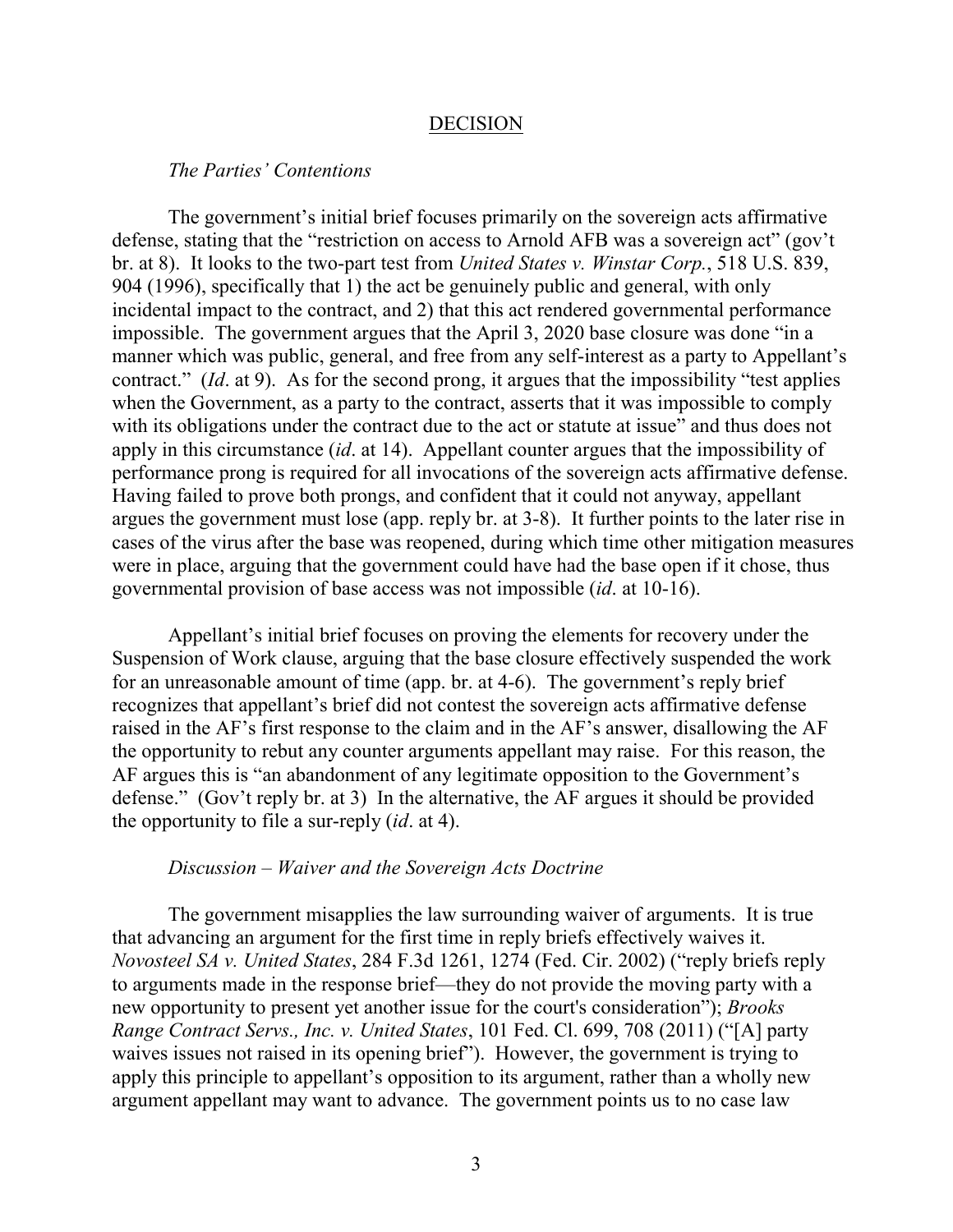mandating that opposition to arguments in earlier filings come in the initial brief. On the contrary, the reply brief is the place for one party's opposition to the other party's arguments, and we are unaware of anything which requires appellant's opposition to the government's affirmative defense to be raised prior to that time. The situation at hand merely puts the government on equal footing with appellant regarding oppositional arguments. This is also the reason for our denying the AF's request for a sur-reply. Thus we deny the government's theory of waiver, and turn to the validity of its sovereign acts affirmative defense.

The sovereign acts doctrine "is an affirmative defense that is an inherent part of every government contract." *Conner Bros. Constr. Co., Inc. v. Geren*, 550 F.3d 1368, 1371 (Fed. Cir. 2008). "[T]he object of the sovereign acts defense is to place the Government as contractor on par with a private contractor in the same circumstances." *United States v. Winstar Corp.*, 518 U.S. 839, 904 (1996). Therefore, "[w]hatever acts the government may do, be they legislative or executive, so long as they be public and general, cannot be deemed specially to alter, modify, obstruct or violate the particular contracts into which it enters with private persons." *Horowitz v. United States*, 267 U.S. 458, 461 (1925) (quoting *Jones v. United States*, 1 Ct. Cl. 383, 384 (1865)). When pleading a sovereign acts defense, the Government bears the burden of proving that (1) the governmental action was public and general; and (2) the act must render performance of the contract impossible. *American General Trading & Contracting, WLL*, 12-1 BCA ¶ 34,905 at 171,637; *see also Conner Bros.*, 550 F.3d at 1379.

Appellant spends much of its reply brief discussing the government's failure to prove the second prong of the sovereign act doctrine, namely that its performance was impossible due to the act in question, and relies heavily on *Klamath Irr. Dist. v. United States*, 635 F.3d 505 (Fed. Cir. 2011) for the proposition that the government must actively prove impossibility alongside whether the government as sovereign had issued "a genuine public and general act that only incidentally fell upon the contracts at issue." *Id.* at 521. Essentially, since the AF declined to prove both prongs of the test, appellant argues it must automatically lose access to this affirmative defense.

This is too technical a reading, and confuses the government's argument in *Klamath* with the lower court's opinion. In *Klamath*, the Federal Circuit remanded the lower court's opinion for the government to prove impossibility because it had not yet done so. *Id*. at 522. If, as appellant argues, failure to prove this prong of the sovereign acts defense were conclusive, regardless of the facts at issue, the opinion would have been reversed instead. While it is true that the government must prove impossibility of performance, and the government did have the contractual obligation to provide site access, or at least to not interfere with APTIM's work, we are able to see that the "impracticability of the performance [was] plain: the government cannot allow [appellant] to proceed [with its contractual work] . . . without violating the law," as in *Century Expl. New Orleans, LLC v. United States*, 110 Fed. Cl. 148, 181 (2013).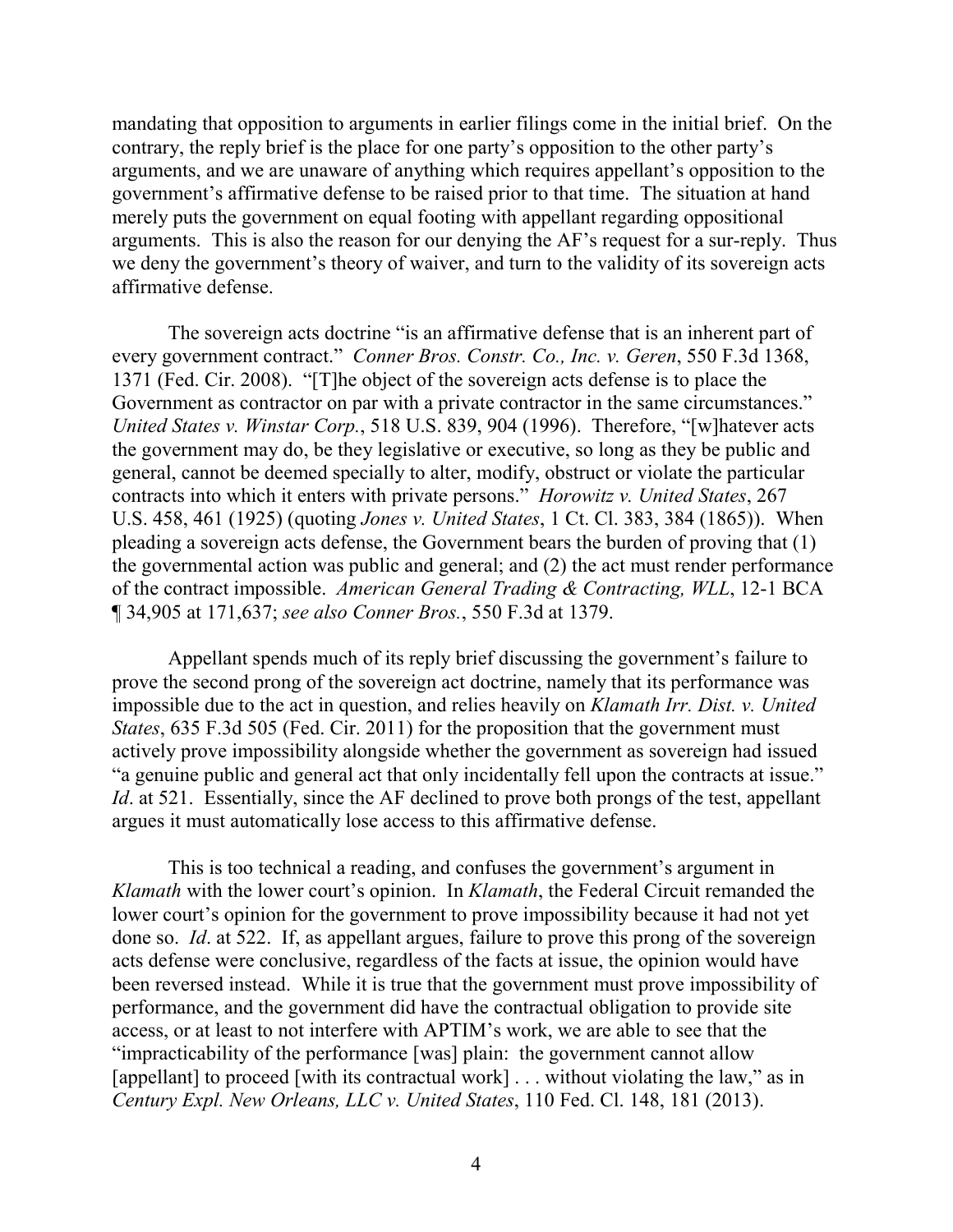In discussing the AF's ability to prove impossibility of performance, appellant repeatedly conflates the government as sovereign and the government as contracting party, the separation of which is the central concept of the sovereign acts defense. "The two characters which the government possesses as a contractor and as a sovereign cannot be thus fused; nor can the United States while sued in the one character be made liable in damages for their acts done in the other." *Jones v. United States*, 1. Ct. Cl. 383, 384 (1865). Further, the "government is not, like an individual, cognizant of its own transactions. Those transactions are numberless, dependent on unnumbered officers, and scattered not only through every portion of its wide territory, but through every quarter of the world." *Id.* at 388. "The sovereign acts doctrine thus balances the Government's need for freedom to legislate with its obligation to honor its contracts by asking whether the sovereign act is properly attributable to the Government as contractor." *Winstar*, 518 U.S. at 896. In this instance, the Arnold Air Force Base commander is the one acting in a sovereign capacity, using his executive authority to close the base to all non-essential personnel to mitigate an outbreak of a global pandemic.[\\*](#page-4-0) Such closure was neither "directed to relieving the government of its contractual obligations" nor did it "appl[y] exclusively to the contractor," two important factors in *Connor Bros.*, 550 F.3d at 1374-75. As was also held in that case, we hold that in this appeal, "any effect [of the sovereign act] on [the contractor] was incidental to a broader governmental objective relating to national security." *Id.* at 1375.

As for impossibility, "[w]here, after a contract is made, a party's performance is made impracticable without his fault by the occurrence of an event the non-occurrence of which was a basic assumption on which the contract was made, his duty to render that performance is discharged, unless the language or the circumstances indicate the contrary." *Winstar*, 518 U.S. at 904 (quoting RESTATEMENT (SECOND) OF CONTRACTS § 261 (1981)). This requirement has been reformulated into the following elements by the Federal Circuit as follows: "(i) a supervening event made performance impracticable; (ii) the non-occurrence of the event was a basic assumption upon which the contract was based; (iii) the occurrence of the event was not [the invoking party's] fault; and (iv) [the invoking party] did not assume the risk of occurrence." *Seaboard Lumber Co. v. United States*, 308 F.3d 1283, 1294 (Fed. Cir. 2002). The facts presented by the government satisfy all four of these elements. The April memorandum provides the supervening event, disallowing base access, the free availability of which was a basic assumption underlying the contract for construction work on the base by a contractor who was not permanently located on the base (findings 1, 3). Issuance of this memorandum, despite appellant's best attempts to argue otherwise, remains the fault of the government as sovereign (finding 3), and not the government as contracting party. Finally, this was a

<span id="page-4-0"></span> <sup>\*</sup> Appellant's data about daily cases in the region over subsequent months substitutes its retroactive knowledge for the situational judgment of the sovereign, which is, at a minimum, an inquiry we decline to undertake. (App. reply br. at 8-16).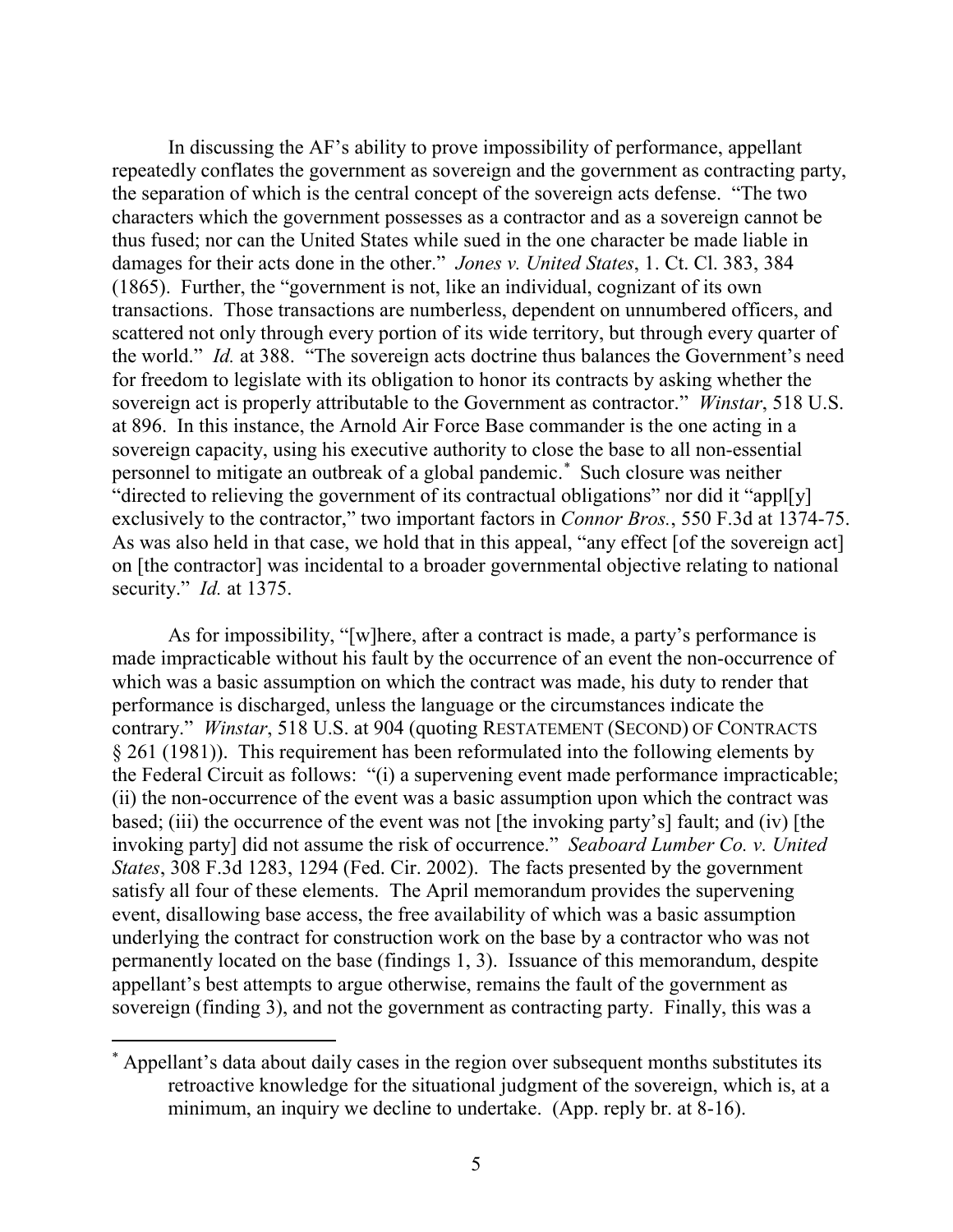firm-fixed price contract (findings 1, 5), under which FAR 16.202-1 "places upon the contractor maximum risk and full responsibility for all costs and resulting profit or loss," thus appellant assumed the risk of such changes. *Lakeshore Eng'g Servs. v. United States*, 748 F.3d 1341, 1347 (Fed. Cir. 2014). We have been directed to no provision stating otherwise.

We find *Connor Bros.* to be close to the facts at issue, and confirmatory of the result. In that case, Connor Bros. sought compensation for being barred from a military base for 41 days following the September 11, 2001 terrorist attacks. This included a period during which the exclusionary order was modified to keep Connor Bros., the only affected contractor, from their work site after other contractors had returned, in order to facilitate "sensitive deployment activities" at that site. Like appellant here, Connor Bros. was granted a no-cost delay to finish the project, but appealed a denial of its claim for costs related to the delay under the Changes and Suspension of Work clauses. *Connor Bros.*, 550 F.3d at 1370-71. The Federal Circuit found that the actions were not specifically directed at nullifying Connor Bros.' contract rights but rather at larger national security interests, and the original order restricting access was broadly and publicly applicable. *Id*. at 1375. Singling that company out via the subsequent order, which targeted specifically it, made no difference to the result, as the purpose was still for the same original national security reasons. Here, appellant was excluded from Arnold Air Force Base equally along with many other contractors by act of the base commander, in pursuit of a larger public health danger, which itself threatened a national security impact (finding 3). This exclusion made performance of each party's contractual obligations impossible during the time period at issue. Both prongs of the sovereign act defense being present, we conclude that this defense removed the AF's liability for the work stoppage which APTIM suffered.

## **CONCLUSION**

For the reasons stated above, the appeal is denied.

Dated: April 28, 2022

traber

JOHN J. THR Administrative Judge Chairman Armed Services Board of Contract Appeals

(Signatures continued)